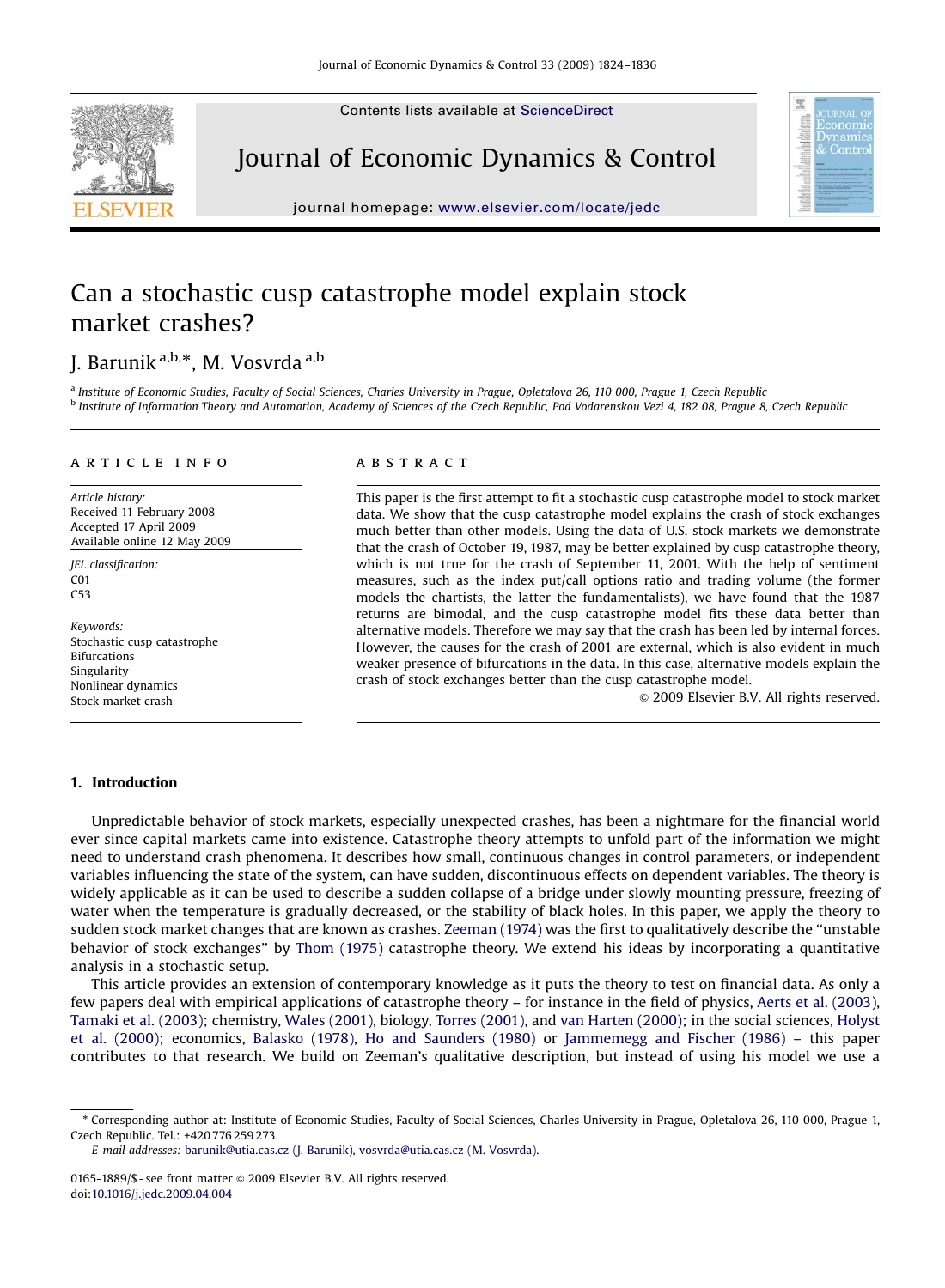The structure of this paper will be as follows. In the first part the basic principles of catastrophe theory will be introduced. Stochastic catastrophe theory and a review of statistical testing methods will be discussed. These methods have been crucial in the history of catastrophe theory, mainly in the hands of critics like [Zahler and Sussman \(1977\)](#page--1-0) who widely criticized catastrophe theory for non-existence of methods enabling its statistical testing. In the second part, we argue that there exists a consistent theory for statistical testing and we discuss in detail Zeeman's main hypotheses about the instability of stock markets. The role of fundamentalists and chartists and their influence on stock market changes will also be discussed.

What we regard as the most significant aspect of this paper is estimating a cusp catastrophe on real-world financial data. Our key hypothesis is that the cusp catastrophe model is able to fit the data better than an alternative linear regression model, and/or nonlinear(logistic) model. We fit the catastrophe model to the data of the October 19, 1987 crash, known as Black Monday which was the greatest single-day loss (20.5%) that Wall Street has ever suffered in continuous trading. For comparison, we use another large crash, that of September 11, 2001. The final part is devoted to the hypothesis that while in 1987 the crash was caused by internal forces, in 2001 there were external forces, namely the 9/11 terrorist attack, that caused the crash. Thus the catastrophe model should fit the data of 1987 well, as bifurcations leading to instability are present. However, it should not perform better than linear regression does on the 2001 data. As Zeeman's original model considers returns of the stock market rather than prices, we follow his analysis, and use Standard and Poor's 500 index returns as the behavioral variable. As the control variables we use the measures of sentiment, precisely the  $OEX<sup>1</sup>$ put/call ratio which appears to be a very good measure of speculative money (i.e. in [Bates, 1991;](#page--1-0) [Finucane, 1991;](#page--1-0) or [Wang et](#page--1-0) [al., 2006](#page--1-0)) in the capital market, against the daily change of total trading volume, the ratio of advancing stocks volume and declining stocks volume, the Dow Jones Composite Bond Index, and a one-day lag of S&P 500 returns as good proxy for large, fundamental investors.

#### 2. Catastrophe models

Catastrophe theory has been developed by the mathematician René [Thom \(1975\)](#page--1-0) to help explain biological morphogenesis as one of the great mysteries confronting mathematical biology. The range of potential applications is, however, extremely broad as catastrophe theory is closely related to the theory of Taylor series approximations [\(Cobb and](#page--1-0) [Zacks, 1985](#page--1-0)). [Zeeman \(1974\)](#page--1-0) was the first to propose its application to stock market behavior. Although his work focused on qualitative descriptions rather than quantitative applications, his hypotheses were very interesting at that time. Unfortunately, catastrophe theory had to wait until its time came, mainly due to the spreading criticism led by [Zahler and](#page--1-0) [Sussman \(1977\)](#page--1-0) and [Sussman and Zahler \(1978a, b\)](#page--1-0). Their arguments against catastrophe theories are based on excessive reliance on qualitative methods, inappropriate quantization in some applications, use of excessively restrictive or narrow mathematical assumptions, and nonexistence of statistical theory which would enable quantitative research to be performed on real-world data. Perhaps, the discussion is also ignited by the very name of the theory, which seems rather provocative; however, it has been chosen to emphasize one of the nontrivial aspects of the behavior of nonlinear dynamic models.<sup>2</sup>

Although Sussman and Zahler made some good points, their criticism has initiated debates that have persisted through several decades until now. The most recent contribution has been made by [Rosser \(2007\),](#page--1-0) who in fact ridicules the previous criticisms. He summarizes the discussion and shows that the arguments which have caused the main incomprehension are at least petty. On the other hand, nonexistence of a statistical theory was clearly a problem in that time, which has led to reliance on qualitative methods. Statistical methods have thus quickly started to be the focus of the research. [Cobb \(1981\)](#page--1-0) and [Cobb and Watson \(1980\)](#page--1-0) provided a reliable method for estimation of the cusp catastrophe models based on maximum likelihood estimation (MLE). Two other methods have been developed: one by [Guastello \(1984\)](#page--1-0) who used a simple regression technique, and the least-squares estimation method of [Oliva et al. \(1987\)](#page--1-0) GEMCAT.<sup>3</sup> Finally, [Hartelman \(1997\)](#page--1-0) proposed a consistent invariant stochastic catastrophe theory for empirical verification and testing. [Poston and Stewart](#page--1-0) [\(1978\),](#page--1-0) [Guastello \(1987\)](#page--1-0) and [Rosser \(2007\)](#page--1-0) provided a fairly comprehensive review of the related literature, while [Rosser](#page--1-0) [\(2007\)](#page--1-0) provided a good review of those few papers applying the model to business, finance and economics.

#### 2.1. Basic framework

A key idea in catastrophe theory is that the system under study is driven toward an equilibrium state. [Wagenmakers](#page--1-0) [et al. \(2005a\)](#page--1-0) illustrated this by imagining the movement of a ball on a curved one-dimensional surface, as in [Fig. 1.](#page--1-0) The ball represents the state of the system, whereas gravity represents the driving force.

OEX are options with the Standard & Poor's 100 index underlying.

<sup>2</sup> [Cobb and Zacks \(1985\)](#page--1-0).

 $3$  A general multivariate methodology for estimating catastrophe models.